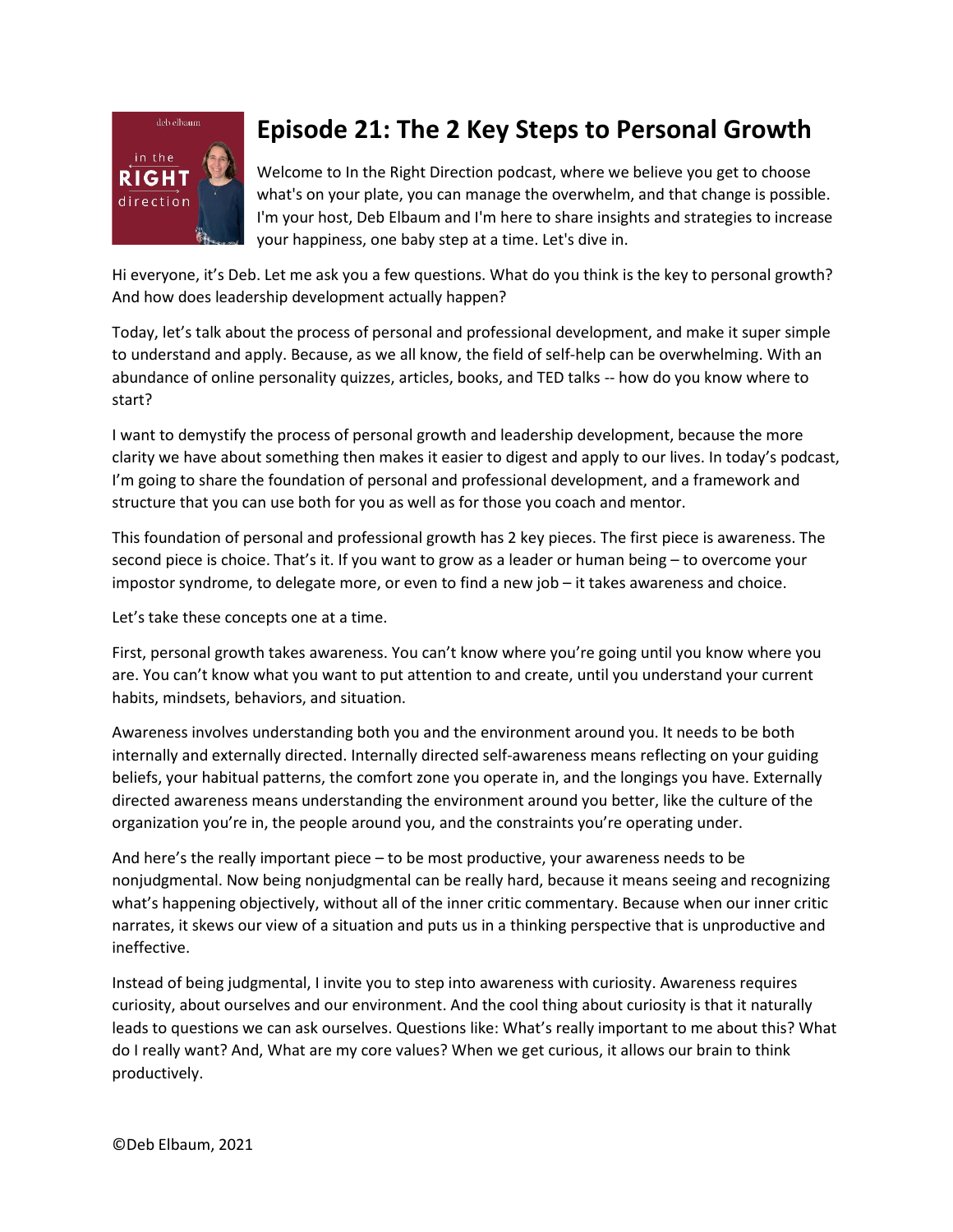Building awareness is empowering because it's the first step to getting clarity around what's in our control and not in our control, where we have agency, and where we might have to let go of something.

And building awareness naturally leads to the next step of personal growth, which is choice.

After we are clearer about what's going us with us, with others, and in our environment, we get to exercise choice.

I love to remind my clients, that choosing intentionally is empowering. I also love to remind them that in every situation, we have a choice. It might be a big choice, like asking for more responsibility at work, or it might be a small choice, like taking a few deep breaths during a difficult conversation. There's always more in our control than we think, and our opportunity is to recognize what's in our control and then make a choice that honors our values, purpose, and priorities.

We have so many choices! We can choose to take an action, to see something from another mindset, to write a new self-narrative, to ask for help, to disengage from a relationship, and to communicate a certain message. And in our communication, we have choices around our words, tone, and body language. In our digital communication, we have choices around response time, length of emails, and the questions we might ask others.

Often, we fail to realize how many choices we actually have, because most of the time we operate on auto pilot. This means that we do what we've always done, communicate how we've always communicated, and see people from the same perspective we always see them from – because being on autopilot takes significantly less brain energy. Plus, our autopilot brain pathways are already well established.

It takes effort and energy to build self-awareness and choose intentionally. After all, personal growth involves building new brain pathways. That takes attention and intention. And I'm going to say that the energy it takes for awareness and choice is completely worth it. Because using the framework of awareness and choice will help you feel more empowered, have more of control in your life, be clearer about what you want and what's in your control, and help you write a self-narrative that you feel proud of.

Let me share an example from coaching, how we put the concepts of awareness and choice into action.

A client and I were talking about setting boundaries. This client works long hours in a job she loves, and yet she often feels like she's short-changing her family at the expense of her manager, who she feels doesn't fully appreciate her. She does not feel clear about setting or communicating her boundaries and this makes it hard for her to know when to say Yes and No to things at work and at home. Without this clarity, she often feels like she's disappointing people.

In our coaching, we started by talking about awareness. And my client talked through a few different recent situations, to understand her habits. What she found most interesting was that when she tells her boss she'll be late to something, she's maybe 5 minutes late. In contrast, when she tells her family she'll be late to something, she's more like an hour late. What was interesting to her is that she seems to have different standards and personal expectations for her relationship with her boss and her family.

Building awareness naturally leads to the next step, which is choice. And the question to start with for choice is, What are my choices?

©Deb Elbaum, 2021